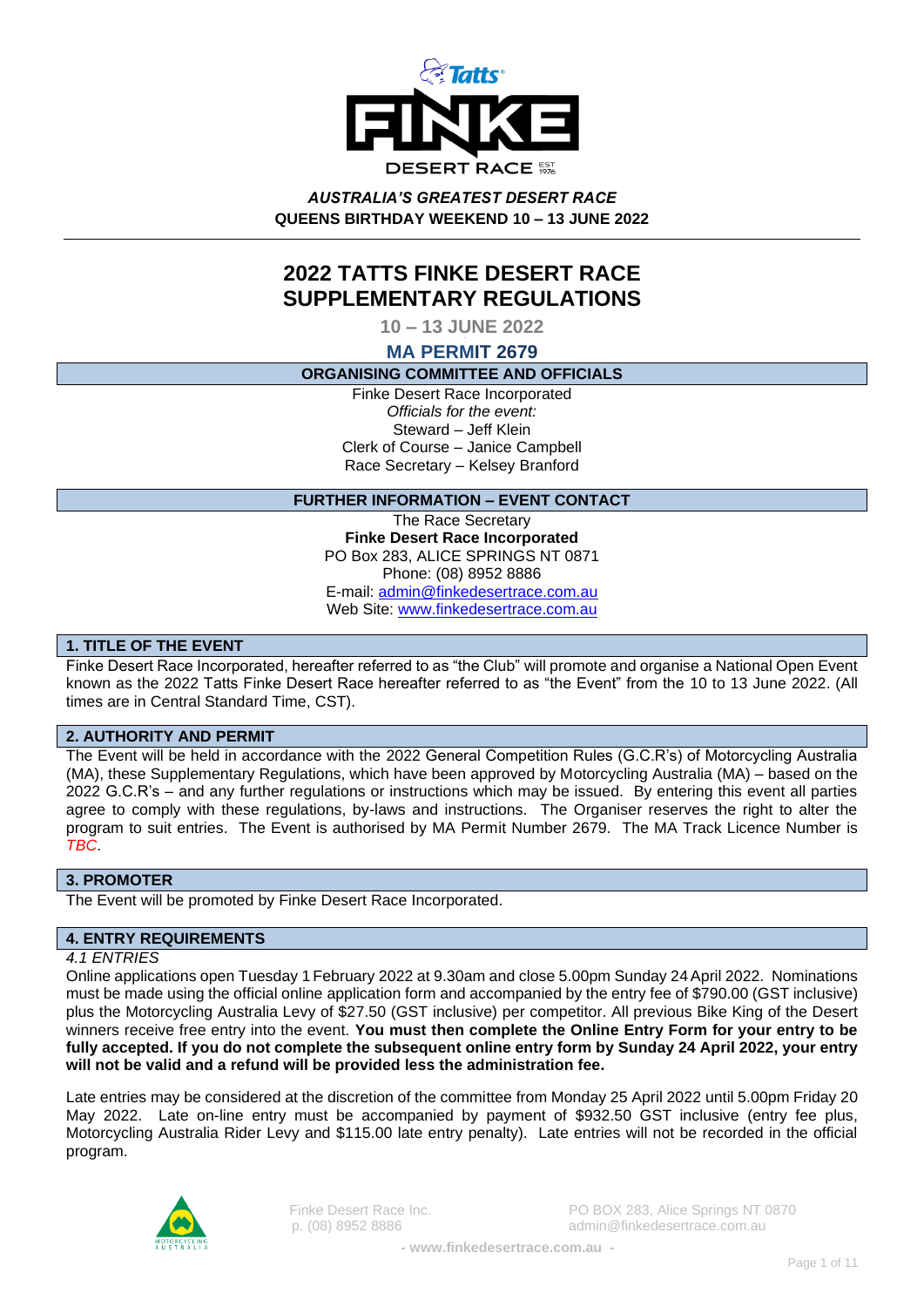All entries will be via on-line entry at [www.finkedesertrace.com.au.](http://finkedesertrace.com.au/) Payments will only be accepted by MasterCard/Visa (as part of the online entry).

#### *4.2 REFUNDS*

Refunds will be granted without question up until 5.00pm Sunday 24 April 2022. Refund of entry fee after Sunday 24 April 2022 up until Friday 20 May 2022, will be at the discretion of the committee.

All refunds granted will incur an administration fee of \$200.00.

### **There will be no refunds of entry fee or part thereof after Friday 20 May 2022. This also includes any extras purchases, such as fuel, catering, passes etc.**

#### *4.3 REFUSALS*

The Organisers reserve the right to refuse entry without assigning a reason.

#### *4.4 LIMIT*

Entries are limited to **650** competitors. Should entries exceed 650, those entries will be recorded in order of receipt and placed on a stand-by list. Should there be withdrawals; stand-by competitors will be notified in order of entry receipt. The field will be closed at 5.00pm CST on Friday 20 May 2022. Stand-by competitors who do not make the cut will receive a full refund of their entry fee regardless of whether a late entry or not, with NO administration fee applicable.

#### *4.4 COVID COMPLIANCE*

Competitors and their crew must adhere to the event's COVID Safety Plan which will emailed to all competitors prior to the event. Failure to adhere to the plan may result in instant disqualification. Competitors are responsible for adhering to all Government COVID directions.

### **5. EVENT DESCRIPTION**

The Event will be a Desert Race conducted from Alice Springs to Aputula Community (Finke), (approximately 226kms) and return on a prominently marked course of various types of terrain, including sand, clay, river/creek crossing and dirt tracks. The return leg is over the same course. Total course distance is approx. 452kms. Competitors may camp overnight within the Finke Campground and are responsible for their own camping equipment. Amenities at Finke are extremely limited and competitors should be prepared for extreme weather conditions. Toilet facilities are provided but no shower facilities are available. Limited catering is available to competitors and nominated crew, at a nominal cost, and an online extras form should be completed if this and other services like refuelling are required.

### **6. ELIGIBILITY OF RIDER**

Each rider must hold a current MA Senior National Competition Licence. **One Event Licences will NOT be available**. All riders must have written proof of full ambulance cover.

Online Registration will include a tick box where competitors will tick which of the following criteria they meet through self-declaration.

Audit of declarations made by competitors will be conducted by Finke Desert Race Incorporated in conjunction with Motorcycling Australia.

- Entrant must hold a current MA Senior National Licence as at the close of entries; and
- Have previously completed Finke; or
- Currently compete in national off-road (AORC) or Motocross; (ProMX)
- Have recently completed other major official off-road events, example Hattah, Sunraysia, Condo 750 etc.
- Have competed in an internationally recognised rally (FIM World Rally, Dakar);
- Have competed in other MA-recognised open events such as local/state/territory off-road race series etc, within the last 5 years.

Finke first timers will need to declare this through their Online Registration.

Riders must be 16 years of age or over as at 1 June 2022. (Please note: The age rule regarding Juniors electing to become Senior part way through the year applies, refer to licence conditions and endorsements document.

Any competitor under the age of 18 years must have written parental approval and must have a parent/guardian sign them in at registration, sign on and sign off. Parent/guardian must also complete the parent/guardian permission and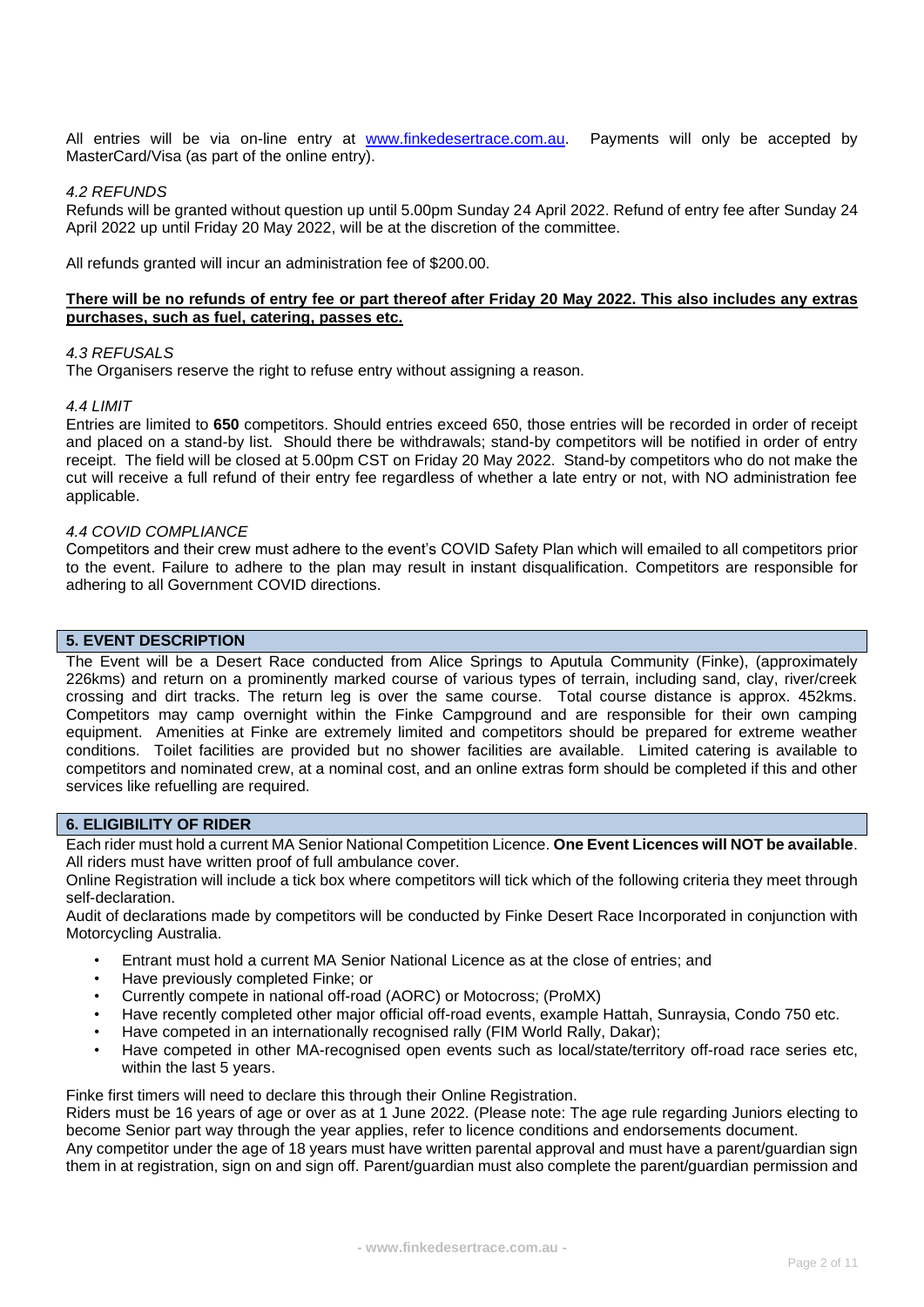third party indemnity sections on the form at registration. All riders aged 45 years and over as at 4 June 2022 must have a medical clearance to compete and produce this at registration.

#### *FIRST TIME ENTRANTS*

All riders competing in Finke for the first time must also watch and understand an informational video about the race track which will be emailed to them no later than Friday 8 April 2022.

# **7. SAFETY**

### *7.1 ALL RIDERS*

All riders are required to wear an MA approved safety helmet, gloves, clothing, goggles and footwear to comply with the GCR's of the 2022 MA Manual of Motorcycle Sport. Helmets shall comply with the 2022 MA Manual of Motorcycle Sport.

### **8.a ENTRY CONDITIONS**

Any competitor or machine deemed ineligible by the Chief Scrutineer, Steward or Clerk of Course for any reason whatsoever shall be disqualified and the entry fee will not be refunded.

### **8.b EVENT CANCELATION**

The Organisers reserve the right to postpone, abandon or cancel the event as may be decided by the Clerk of Course/Stewards of the Competition with no refunds provided to competitors.

#### **9. SPONSOR'S ADVERTISING**

An area 200mm wide x 80mm high must be reserved unencumbered on the bottom of the front number plate. In addition, an area of 100mm wide x 100mm high each side of the petrol tank or radiator shroud must also be reserved, for major sponsor's advertising or for promotion of the Tatts Finke Desert Race.

#### **10. COMPETITION NUMBERS**

Numbers will be allocated by close of entries. Numbers must be displayed in a least three (3) positions – one on the front and one on each side of the machine.

Any additional numbers must correspond. Numbers must be *BLACK NUMERALS* on *WHITE BACKGROUND* for all classes. Number fonts must be clearly visible from at least 20 metres away and must not contain any outlines, patterns or lines. Motorcycles with illegible numbers will fail scrutineering. Please take note of this if ordering graphics. For peace of mind, you may send electronic files of graphics to the Finke office for approval ahead of ordering.

### **11. PRE RUNNING**

**WHERE IT IS ADEQUATELY ESTABLISHED THAT A PERSON HAS RIDDEN/DRIVEN ON OR IN:**

- **AN UNREGISTERED MOTORISED VEHICLE OR MOTORCYCLE AND/OR**
- **AS AN UNLICENSED RIDER OR DRIVER AND/OR**
- **A VEHICLE DANGEROUSLY ON THE FINKE DESERT RACE TRACK, AS CURRENTLY OR PREVIOUSLY MARKED FROM JANUARY 2022 AHEAD OF THIS YEARS EVENT**

**THAT PERSON OR PERSONS WILL NOT BE PERMITTED TO PARTICIPATE IN THE 2022 TATTS FINKE DESERT RACE. Entry fee will not be refunded.**

| <b>12. CLASSES AND NUMBERS</b>                        |                                        |
|-------------------------------------------------------|----------------------------------------|
| Class                                                 | <b>Numbers</b>                         |
| 2021 Tatts Finke Desert Race Top 20 Placegetters      | $1 - 20$                               |
| Class 1 – 251cc and Above Two Stroke                  | $101 - 199$ (A01 - A99)                |
| Class 2 – 451cc and Above Four Stroke                 | $202 - 299$ (B01 - B99)                |
| Class 3 – Up to 250cc Two Stroke                      | $301 - 399$ (C01 - C99)                |
| Class 4 – Up to 250cc Four Stroke                     | $401 - 499$ (D01 - D99)                |
| Class 5 - 251cc to 450cc Four Stroke                  | $501 - 599$ (X01 - X99 then U01 - U99) |
| Class $6$ – Masters 35 to 39 Years as at 04/06/2022   | $601 - 699$ (M01 - M99)                |
| Class 7 – Seniors 40 to 44 Years as at 04/06/2022     | $701 - 799$ (F01 - F99)                |
| Class 8 – Veterans 45 Years and Over as at 04/06/2022 | $801 - 899$ (H01 - H99)                |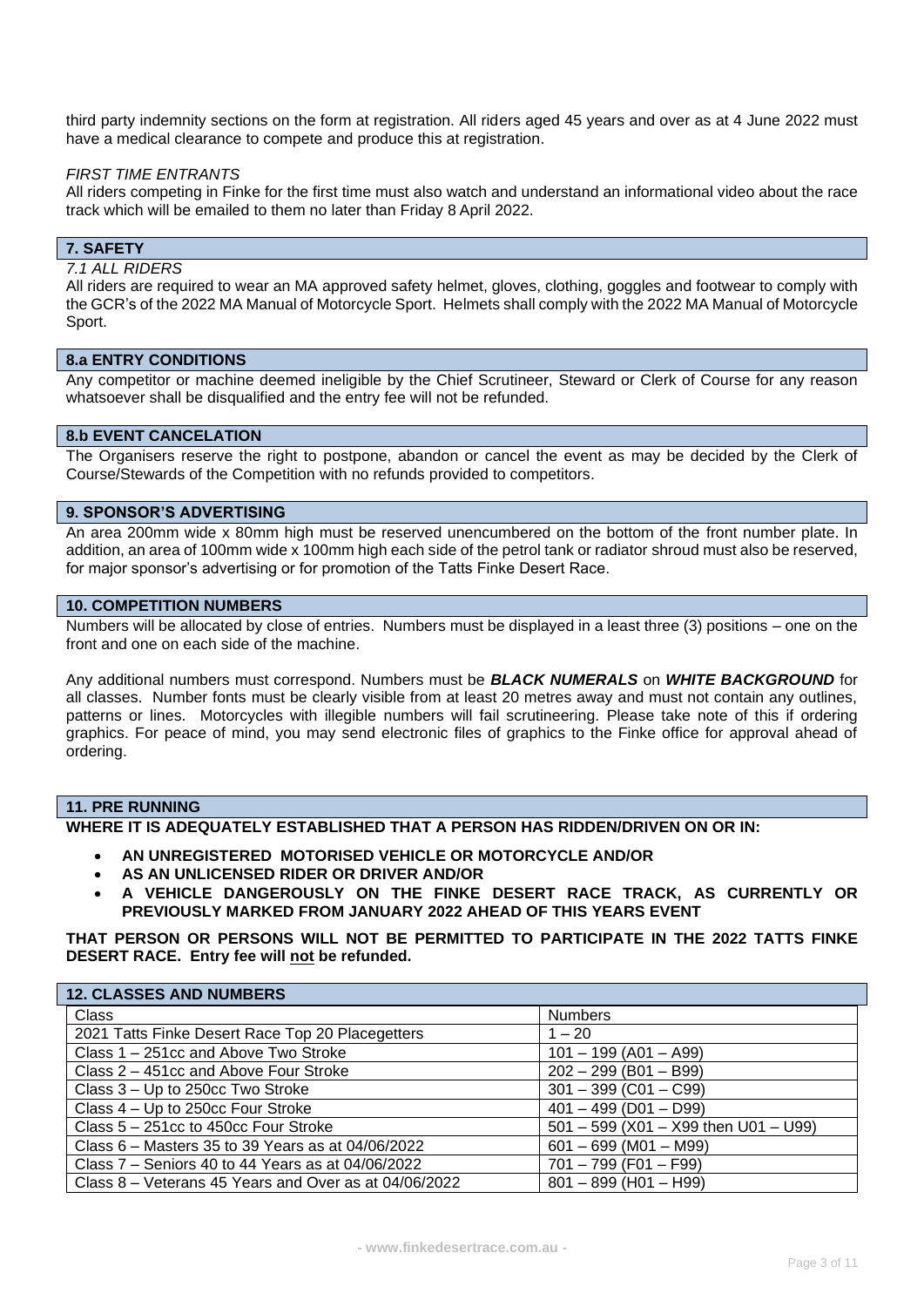Should individual class numbers exceed 100 the organisers reserve the right to allocate numbers as per the range listed in brackets above. Numbers will be allocated in order of receipt of entry. Competitors will be advised of their riding number by close of entries.

Riders shall nominate in any one of the above classes. Five entries constitute a class. For the purpose of awards, compatible classes may be combined in the case of there being fewer than five entrants in a class. If less than five entrants in a Class, entrants will compete for Outright honours only.

NOTE: Numbers will be allocated first as three-digit numbers with alpha/numeric combination only issued once all three digit numbers have been allocated. If less than 100 entries in individual classes, competitors will be allocated numbers only. Class 5, U series numbers will only be issued when the X series is fully utilised.

### **13. REGISTRATION**

All competitors must register at the Registration Office, Finke Start/Finish Line, South Stuart Highway, Alice Springs, between Tuesday 7 June 2022 and Thursday 9 June 2022, 11.00am and 6.00pm.

**PLEASE NOTE: there is NO competitor registration Friday 10 June 2022** unless prior permission is requested through emailing [admin@finkedesertrace.com.au](mailto:admin@finkedesertrace.com.au) and it is granted. Permission must be requested before 6.00pm Thursday 9 June 2022. Anyone who does not register by 6.00pm on Thursday 9 June 2022 and has not requested will incur a \$55 fine payable to Finke Desert Race Incorporated.

MA Senior National Licence MUST be presented along with written proof of Ambulance cover. Competitors under the age of 18 must have their parent/guardian sign them in.

*PLEASE NOTE:* Interstate competitors who do not have sufficient Ambulance cover (or are unable to provide proof of this cover) will be able to purchase a 30-day cover from St. John Ambulance, Alice Springs (from \$25 for an individual). It is highly recommended that competitors who are unsure of their cover through any state system purchase this 30-day cover. Competitors who reside in Queensland must bring evidence of their Queensland address through a driver's licence and/or power bill as proof of Ambulance cover.

# **14. PIT CREW**

Each competitor is entitled to 2 pit crew passes. Passes entitle the holder entry into the bike pit areas, Scrutineering, Prologue Day, Race Days 1 and 2 and Presentation Night and camping within the Aputula Land Trust (Finke campgrounds) at Finke. In order to receive pit crew passes at registration, you must have provided your pit crew's details including, full name, address and contact phone number through the online entry process.

Additional Pit Crew Passes are available at a cost of \$90 each.

It is encouraged for pit crew to purchase a crew event licence through Motorcycling Australia for additional coverage across the event. For more information please contact Motorcycling Australia on 1800 262 678 or email [licences@ma.org.au.](mailto:licences@ma.org.au)

### **15. SCRUTINEERING** *(FRIDAY 10 JUNE 2022)*

Scrutineering commences at 4.00pm and concludes at 9.00pm on Friday 10 June 2022 at the Start Finish Line Precinct on the South Stuart Highway, Alice Springs. There will be no access to the venue prior to 4.00pm.

All machines must comply with the 2022 GCRs.

Scrutineering for all competitors will be conducted under the self-scrutineering criteria approved in conjunction with MA and adopted as per GCR 12.7.0.2. Your self-scrutineering form will be included in your competitor registration pack. All information must be completed on the forms. Incomplete forms will not be accepted. If you would like to have an event official scrutineer your machine please select the option in your entry online.

The self-scrutineering forms are to be completed prior to Scrutineering Night and presented to race officials, along with helmets, at scrutineering. **Your race bike must then be parked in designated areas and impounded until the conclusion of scrutineering.** The Clerk of Course will advise when bikes may be moved – only after 9.00pm.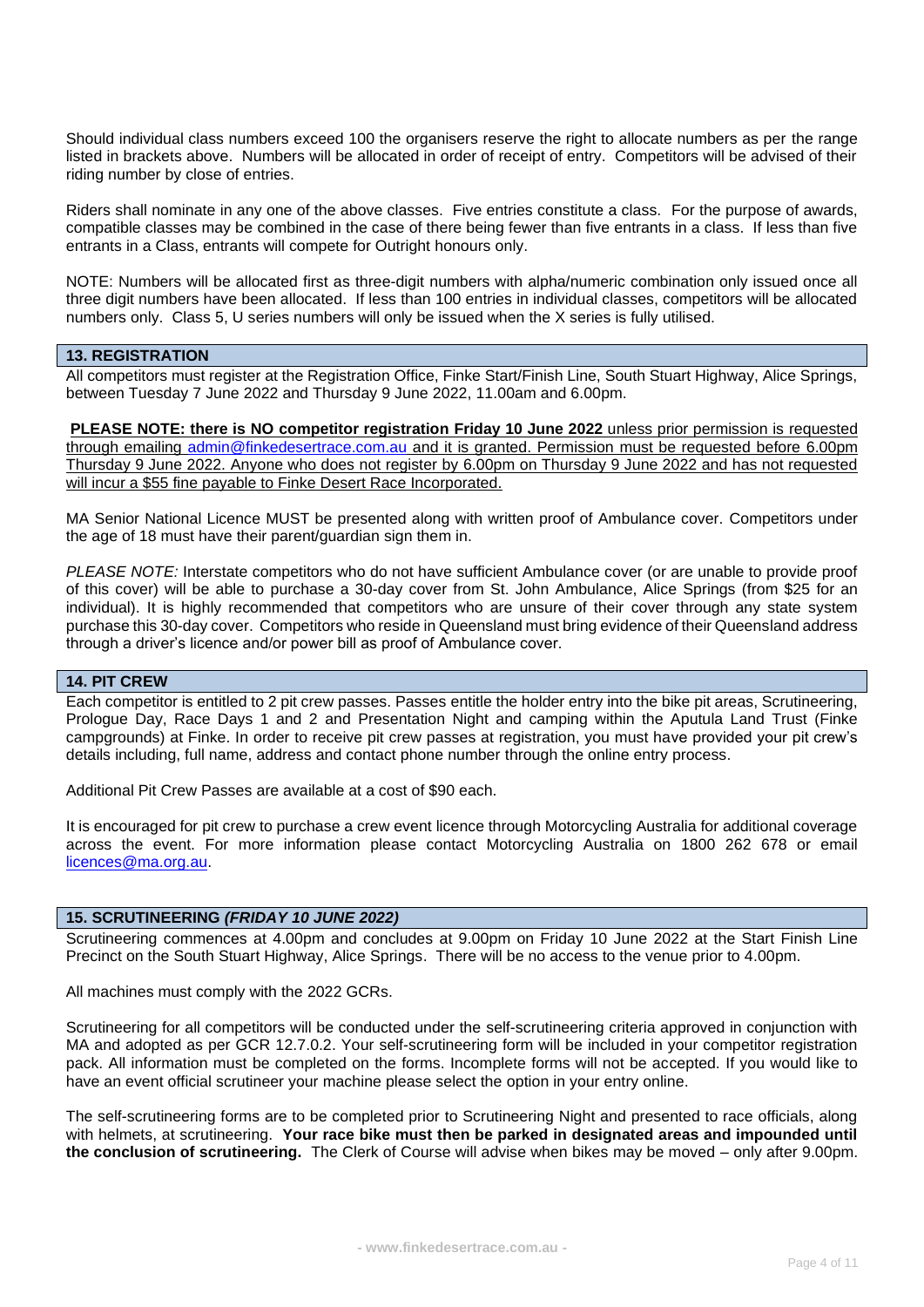There will be no exception to this. Should a bike be removed prior to release by the Clerk of Course, a time penalty of 30 seconds will be added to your official prologue time.

### **Random full eligibility checks of machinery and equipment will take place during the event.**

Any competitor, who cannot make scrutineering, will contact the Finke office, prior to 1.00pm, Thursday 9 June 2022, to make alternate arrangements.

### **Any competitor who fails scrutineering must make a time for re-inspection with the Chief Scrutineer.**

Sound emissions for all machines are to comply with the 2022 Motorcycling Australia Manual of Motorcycle Sport and will be enforced.

In regard to cameras, GCR 11.10.2 of the 2022 Motorcycling Australia Manual of Motorcycle Sport applies which includes; 11.10.2.1 – cameras may be fitted to the Motorcycle provided they are securely mounted. Camera mounts are subject to approval by the Chief Scrutineer. Helmet cameras are not permitted unless the camera is integrated into the helmet, by design of the manufacturer.

### **16. GEAR (NOT FUEL) TRANSPORT COSTS - \$50.00**

Goods will be transported to:

- Fuel Stop 1 –Minimal spares e.g. goggles, tubes, sparkplugs, etc.
- Fuel Stop 2 –Minimal spares e.g. goggles, tubes, sparkplugs, etc.
- Fuel Stop 3 Minimal spares e.g. goggles, tubes, sparkplugs, etc.
- Finke checkpoint Minimal (at the discretion of the transporter) swag/tent, spares and personal effects.

The location for gear drop off will be at the Start Finish Line, South Stuart Hwy adjacent to the registration centre. Times of gear drop off and collection will be confirmed closer to the event and listed in the official Competitor Information Booklet.

All items for transport must be labelled with the corresponding competitor number. Organisers will carry nominated spares to all four points for competitors, if required. Whilst the organisers will make every effort to secure goods left for transportation, no responsibility will be taken and no insurance is offered for loss or damage to said goods.

# **17. FUEL COSTS**

### *6.1 FOUR STROKE ONLY - \$250.00*

The Official Event Refuelling option may be purchased from the Club for the cost of \$250.00 per competitor. This cost includes fuel at all points. Refuelling stops will be manned by volunteers and whilst every effort will be made to complete refuelling in a timely manner, the Club takes no responsibility for delays. Competitors will be refuelled on a first come, first served basis. Fuel will be provided at the following points:

- Fuel Stop 1 *(68 kms from Alice Springs Start/Finish Line)* both days
- Fuel Stop 2 *(120 kms from Alice Springs Start/Finish Line)* both days
- Fuel Stop 3 *(172 kms from Alice Springs Start/Finish Line)* both days
- Finke Checkpoint *(226 kms from Alice Springs Start/Finish Line)* Race Day 1

No personal four stroke fuel containers will be carried. Fee is set at a standard rate and will not be adjusted. No refund will be given if competitor fails to make refuelling points.

### *6.2 TWO STROKE ONLY - \$60.00*

The location for two stroke fuel drop off will be at the Start Finish Line, South Stuart Hwy adjacent to the registration centre. Times of fuel (and gear) drop off and collection will be confirmed closer to the event and listed in the official Competitor Information Booklet. All fuel cans must be clearly marked with your competition number. Organisers will transport fuel to Fuel Stops 1, 2, 3 and Finke Checkpoint, if required. Fuel must be stored in standard 20 litre "jerry cans". No other containers will be carried. These fuel stops are marked by signs, *Fuel Stop 1*, *Fuel Stop 2, Fuel Stop 3 and Finke*. All riders are responsible for refuelling their own machines. Whilst the organisers will make every effort to secure fuel left for transportation, no responsibility will be taken and no insurance is offered for loss or damage to said fuel.

### **18. PROLOGUE** *(SATURDAY 11 JUNE 2022)*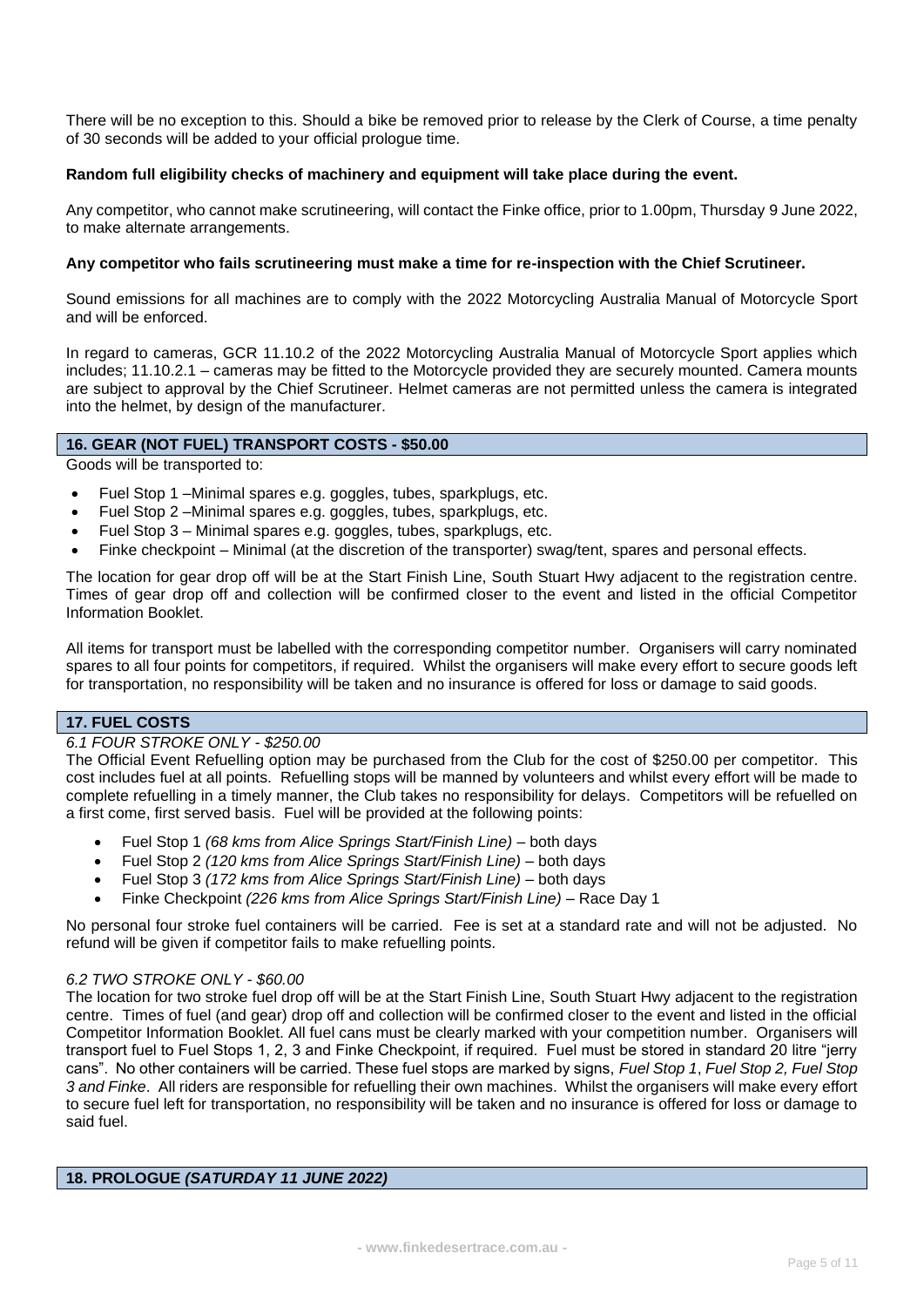All competitors are urged to compete in Prologue as starting order of race day one will be determined by prologue times.

**Intending Riders are required to sign on from 10.30am. A rider's briefing for prologue will commence at 11.15am at the Start/Finish Line.** All intending competitors must attend riders briefing. Failure to attend will incur a time penalty of 30 seconds added to your official prologue time, or exclusion from the event if the required officials are unable to provide a special briefing. No rider may enter the track without a briefing.

Prologue will take the form of a computerised timing system using transponders, (backed up by hand held stopwatch), timed over the prologue track (approximately 8kms) to be marked prior to the event. The Prologue track is within the Alice Springs Start/Finish Line complex.

Prologue will commence at 12 noon.

Any rider who has been deemed to jump the start (video, transponder information and judge of fact may all act as evidence) will incur a time penalty of 30 seconds added to their official prologue time.

Starting order for prologue will be in reverse class order as listed in section 14 of these Supplementary Regulations, except for the Top 30 placegetters from the 2021 Tatts Finke Desert Race, who will prologue first in descending positions order, one (1) at a time, one (1) minute apart (first placegetter from 2021 through to thirtieth placegetter).

Remaining riders will start three (3) at a time, at one (1) minute intervals (may be changed at the discretion of the organisers and dependent on final entry numbers and track/weather conditions), with each rider only being entitled to one lap of the prologue track.

Competitors who start the prologue but do not finish will be seeded at the sole discretion of the organisers. Please note – no seeded competitor will start in the top two thirds of their class on Race Day 1. Competitors who fail to start the prologue at the allocated time (or fail to compete in the prologue) will be given a start time at the sole discretion of the organisers – this start time will be outside the top two thirds of their class on Race Day 1.

### **19. RACE DAY 1** *(SUNDAY 12 JUNE 2022)*

**All competitors must sign on at the Alice Spring Start/Finish line from 10.00am. A Rider's briefing will then be held at 10.45am.** Competitor sign on and attendance at rider's briefing is compulsory. Non-attendance will result in a five (5) minute time penalty added to their Day 1 official time. No Rider may enter the track without a briefing. Specific information for first time Finke competitors will be included in the briefing.

No alcohol is to be consumed after 11.00pm on the evening prior to event.

Stationary warm-up is permitted in the pit area and Parc Ferme. No riding is permitted in or around the Pit area and/or Parc Ferme.

### **EVENT WILL START AT 11.45AM ON SUNDAY 12 JUNE 2022**

The fastest 20 bikes (as determined by prologue) will start in rows of two (2) bikes, at one-minute intervals. The remainder of the field will start in rows of five bikes at 30 second intervals*.*

Any rider who has been deemed to jump the start (video, transponder information and judge of fact may all act as evidence) will incur a time penalty of five (5) minutes added to their official time for Race Day 1.

Any competitor who fails to complete the course must notify an official at either a checkpoint, fuel stop or a sweep vehicle, at the earliest opportunity. It is the competitors' responsibility to notify officials of any assistance they may require from their crew. This information will be made available at the Start/Finish line and at Finke.

### **YOU MUST THEN SIGN OFF WITH AN OFFICIAL AT FINKE OR THE ALICE SPRINGS START/FINISH LINE even after you have notified the nearest official about your withdrawal from the race.**

The **only** exception to this is where a competitor is in the care of medical personnel.

# **20. CHECKPOINTS**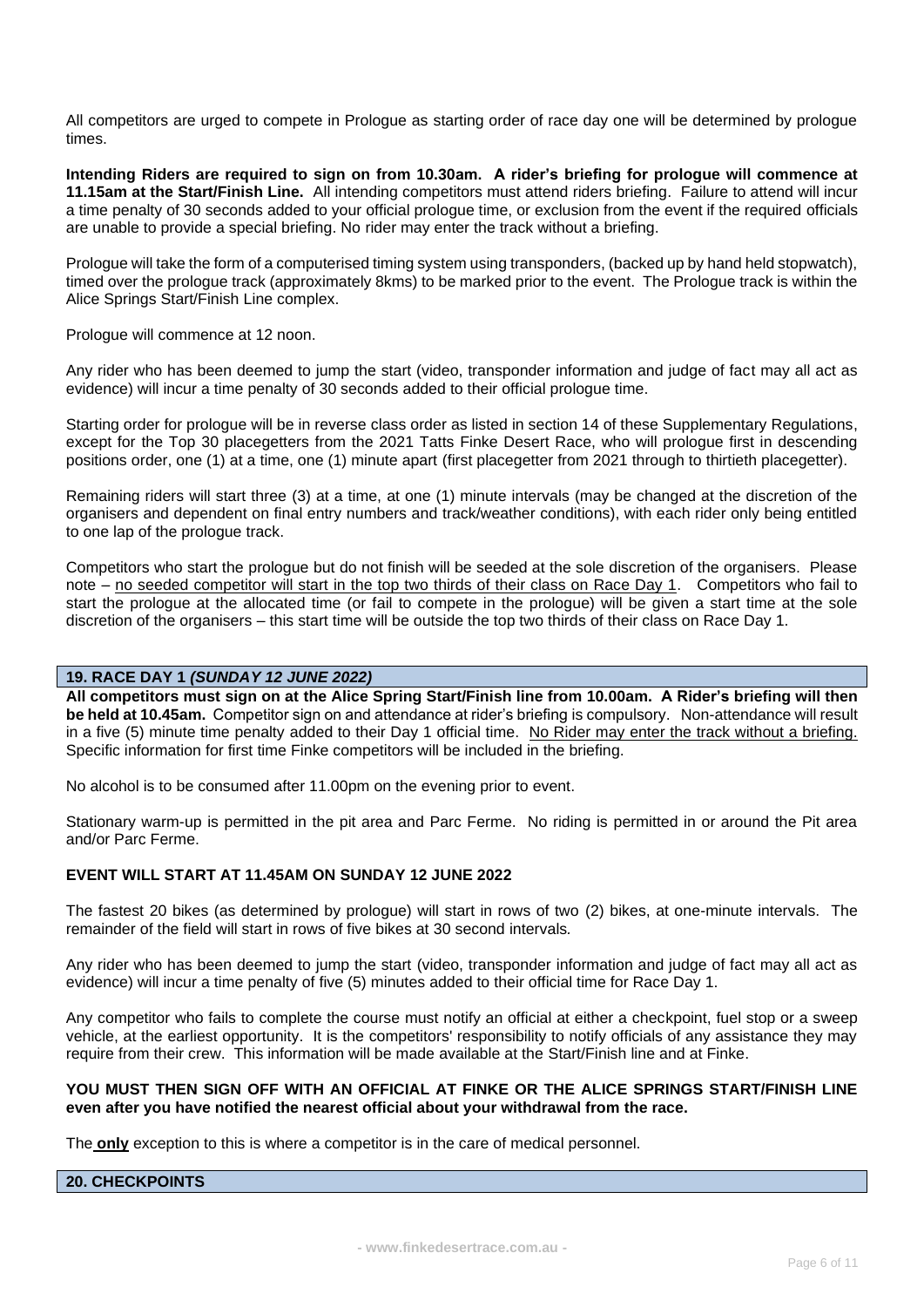- DAY 1 Deep Well, Rodinga, Bundooma, Mt Squires, and Finke
- DAY 2 Mt Squires, Bundooma, Rodinga, Deep Well, and Alice Springs

Checkpoints will be located approximately at the 68km, 98km, 140km, 172km and 226km *(distances are measured from the Alice Springs Start/Finish Line)* marks. All competitors shall pass through all necessary checkpoints via the marked course. In the case of any competitor reported short cutting the marked course or using roads other than the marked course, they will be disqualified from the event.

At random locations along the track, there will be two (2) orange flags parallel on either side of the track. Officials will man each flag point. These points will be moved from time to time during the event. Any Competitor who fails to pass or make all reasonable efforts to pass between both flags on the marked track will be penalised. The penalty will be at the discretion of the Steward/Clerk of Course Alice Springs and/or Finke and may include exclusion from the event.

# **21. TIME LIMIT FOR RACE DAY 1**

# **The time limit for Race Day 1 is four (4) hours and thirty (30) minutes (4.5 hours).**

If a competitor exceeds this time limit they will not continue in the event.

The Clerk of Course has the right to stop any competitor and prevent their continuation in the event if it is deemed impractical for that competitor to complete the course within the required time limit. Checkpoint officials will carry out any instruction of the Clerk of Course.

Compassionate time will be allowed at the discretion of the Clerk of Course. Claims for compassionate time MUST be registered with the Finke checkpoint prior to 6.00pm on Sunday 12 June 2022 or submitted within 1 hour of that competitor crossing the finish line, whichever is earlier.

Sweep vehicles will check the course prior to and following the start.

**On completion of the course on Day One, each competitor MUST register with the Club Official at the Finke checkpoint immediately on arrival or a penalty of \$500.00** *may be imposed* in accordance with the 2022 MA Manual of Motorcycle Sport.

Competitors who exceed the four (4) hour and thirty minute time limit on Race Day 1 will not be permitted to start on Race Day 2. **THERE WILL BE NO EXCEPTION TO THE EXCEEDED TIME RULING.**

**22. RACE DAY TWO – MONDAY 13 JUNE 2022**

**Competitors are required to sign on from 10.00am to 10.45am Monday 13 June 2022 at Finke Start/Finish Line.** Competitors will not be permitted to start on Race Day 2 if they have not signed on. Competitors who decide not to start on Race Day 2 must notify the Officials at Finke. **A rider's briefing will be held at 10.45am.**  No Rider may enter the track without a briefing. Specific information for first time Finke competitors will be included in the briefing.

Stationary warm-up is permitted in the pit area and Parc Ferme. No riding is permitted in or around the Pit area and/or Parc Ferme.

**Bikes will leave Finke from 11.45am Monday 13 June 2022** on corrected time as calculated from day one. Bikes with a corrected time of greater than 20 minutes behind the leader of Day One will start up to ten at a time, one minute apart, in order of their corrected positions. Competitors, who fail to start at their allocated time, will start rear of field. Start times will not be adjusted.

Any rider who has been deemed to jump the start (transponder information and judge of fact may all act as evidence) will incur a time penalty of five (5) minutes added to their official time for Race Day 2.

Any competitor who fails to complete the course must notify a Checkpoint or Fuel stop or an Official Sweep Vehicle, at the earliest opportunity. It is the competitors' responsibility to notify officials of any assistance they may require from their crew. This information will be announced at the Start/Finish line and at Finke Checkpoint. It is the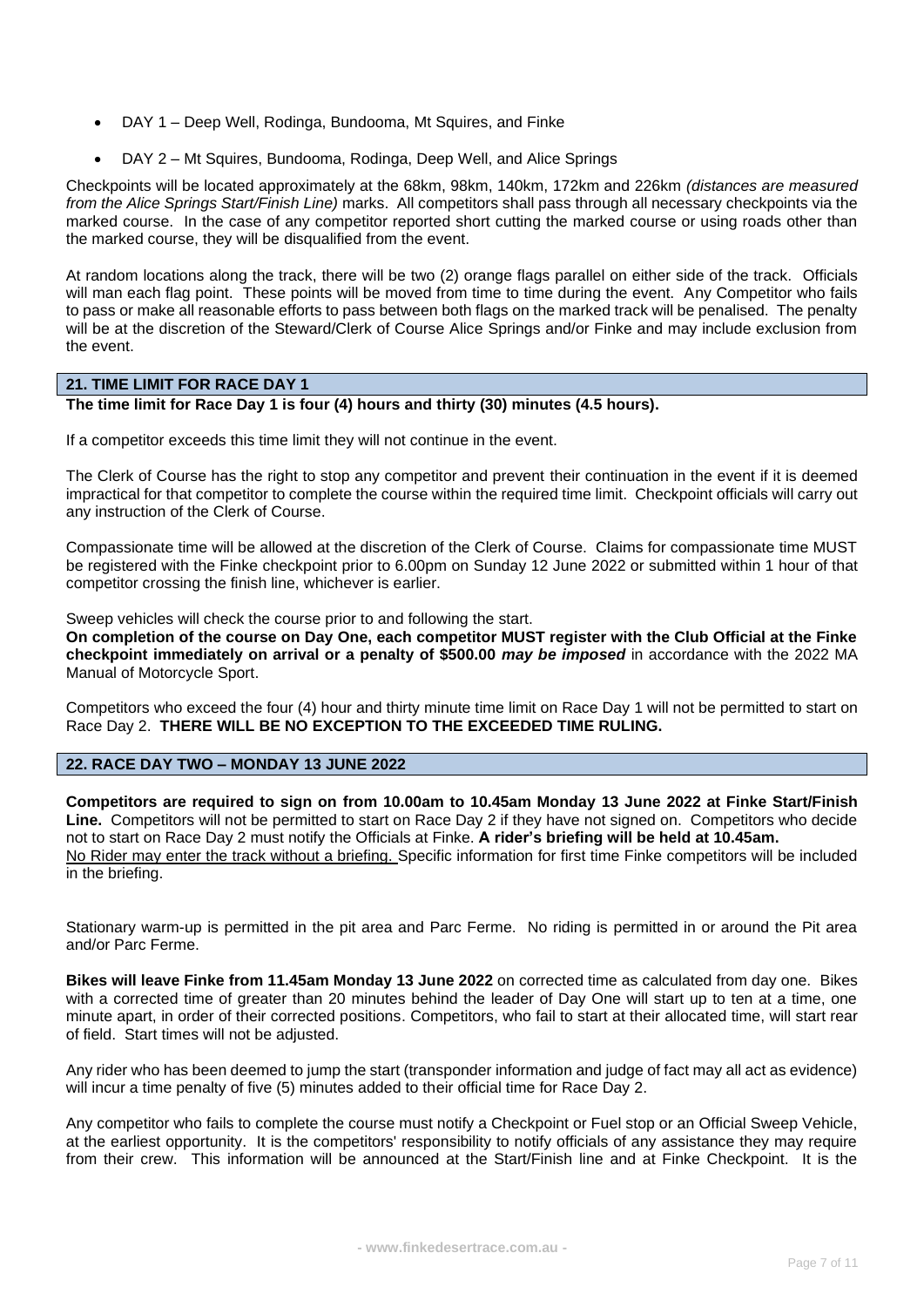responsibility of crew to check with Officials at Finke or the Start/Finish Line in Alice Springs for any information regarding competitors. Officials are not responsible for finding crew.

### **ALL COMPETITORS MUST SIGN OFF WITH AN OFFICIAL AT ALICE SPRINGS CHECKPOINT UPON THEIR RETURN OR A FINE OF \$500.00** *WILL APPLY***.** The **only** exception to this is where a competitor is in the care of medical personnel.

# **23. TIME LIMIT FOR RACE DAY 2**

**The time limit for Race Day 2 is four (4) hours and thirty (30) minutes (4.5 hours).**

The Clerk of Course has the right to stop any competitor and prevent their continuation in the event it is deemed impractical for the competitor to complete the course within the required time limit. Checkpoint officials will carry out any instruction of the Clerk of Course. Sweep vehicles will check the course prior to and following the start.

Compassionate time will be allowed at the discretion of the Clerk of Course in Alice Springs. Compassionate time claims must be submitted within 1 hour of that competitor crossing the finish line, or by 6.00pm Monday 13 June 2022, whichever is earlier.

Competitors who do not complete Race Day 2 within the four hours and thirty minutes will be deemed as out of time and will not be recorded as a finisher. They will not receive a 'survivor spike'.

# **24. MEDICAL SERVICES**

St John Ambulance will provide personnel that will be situated at Alice Springs Start/Finish Line, Deep Well Checkpoint, Rodinga Checkpoint, Bundooma Checkpoint, Mt Squires Checkpoint and Finke Start/Finish Line. In addition, there will be an emergency Medivac Helicopter stationed at Bundooma. The Royal Flying Doctor Service is also on call for evacuation from Aputula (Finke) Medical Clinic. St John Ambulance and Medical Director will coordinate all medical treatment and evacuations.

#### **25. PROTEST**

Any rider protests from Day 1 will be accepted from the competitor at Finke Start/Finish Line by the Clerk of Course or their representative, within one (1) hour from their recorded time of crossing the Finish Line. Similarly, any protests from Day 2 will be accepted by the Clerk of Course or their representative, within one (1) hour from their recorded time of crossing the Finish Line on Day 2.

#### **26. DID NOT FINISH (DNF)**

Any bike that does not finish on the first day or travels to Finke on a vehicle will not be permitted to restart the next day. It is compulsory for any rider that withdraws during the event to register their withdrawal at a checkpoint/fuel stop or with an official sweep vehicle at the first available opportunity, stating the reason for withdrawal.

In addition to notifying the nearest official (be it, checkpoint, fuel stop or sweep vehicle) **ALL COMPETITORS MUST SIGN OFF WITH AN OFFICIAL AT FINKE OR ALICE SPRINGS CHECKPOINTS UPON THEIR RETURN.** Failure to do so will incur a fine of \$500 per the 2022 MA Manual of Motorcycle Sport. The **only** exception to this is where a competitor is in the care of medical personnel.

Please note that the organisers are under no obligation to recover machinery that has failed to finish the event. Whilst volunteers will endeavour to assist competitors by recovering machinery, they are under no obligation nor have any responsibility to do so nor are they accountable for the safety/condition of said machinery. However, sweep vehicles WILL relocate competitors to the nearest checkpoint should it be deemed unlikely that that competitor can complete the course within the given time limit. Any machines that are recovered will be available for retrieval at the Registration centre at the Alice Springs Start Finish Line from 12 noon on Tuesday 14 June 2022.

# **27. AERIAL ASSISTANCE**

Any form of assistance by fixed wing aircraft or helicopter is strictly forbidden. Additionally, radio communications between competitor and aircraft is strictly forbidden. Any competitor found in breach of these rulings will be disqualified from the event.

### **28. REFUELLING**

All refuelling will be carried out with the engine switched off and with rider off the motorcycle as per the 2022 MA Manual of Motorcycle Sport. Failure to do so will result in exclusion from the event. Refuelling may only be carried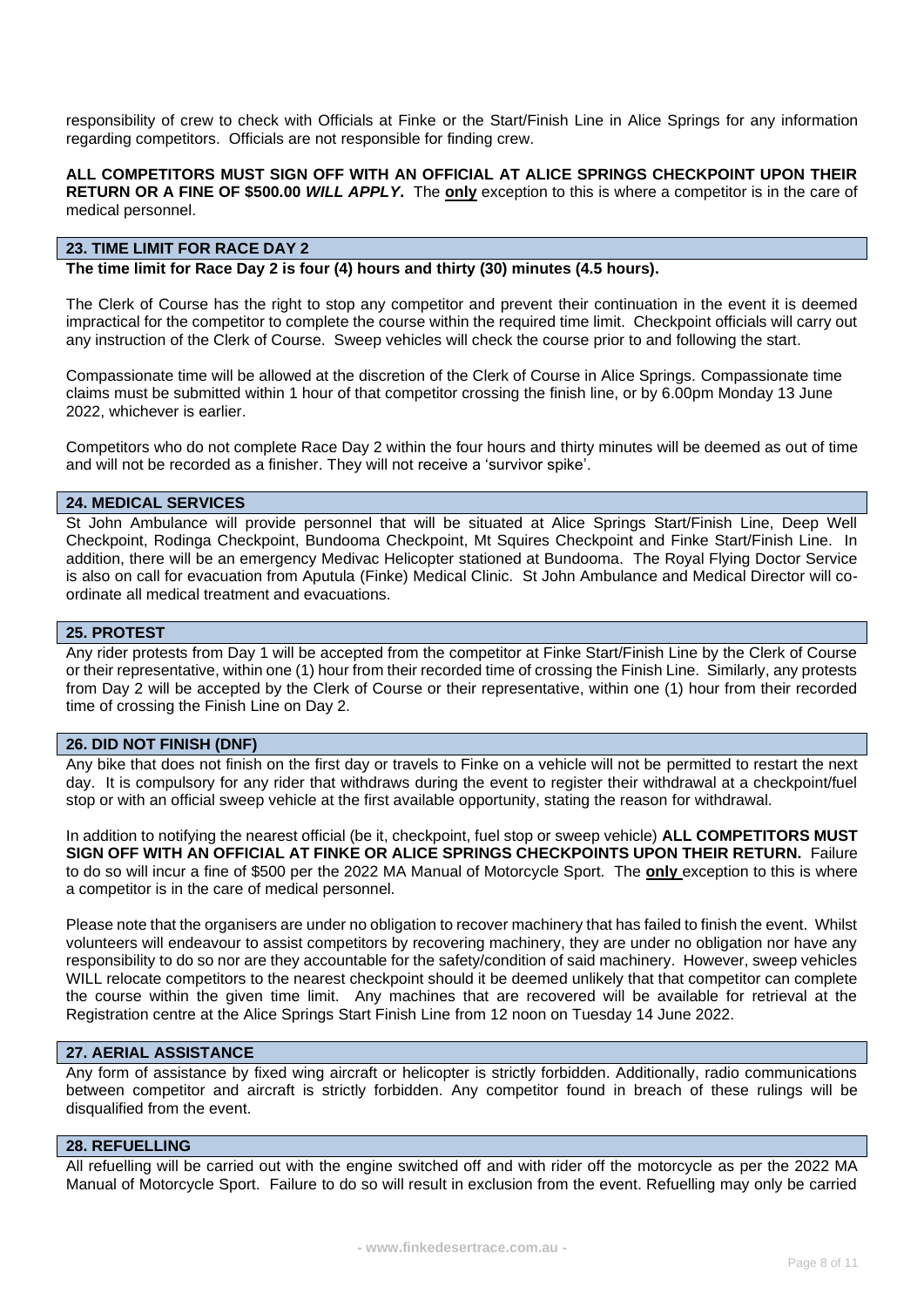out from metal or other approved containers. No auxiliary fuel tank, other than commercially available tanks that are permanently attached to the machine, will be permitted. No fuel to be carried on rider or bike.

### **29. OUTRIGHT POSITIONS**

The outright winner shall be the competitor from any class to complete the course in the fastest total elapsed time (including penalties), providing he/she has passed through all checkpoints and followed the marked route on the original machine started, (i.e. frame and engine number shall be the original as scrutineered). Blanket start competitors' times will be corrected at Alice Springs on completion of Race Day 2. Results will be determined by elapsed time to the one hundredth of a second.

#### **30. IMPOUNDING OF MACHINES**

All machines will be impounded after the event and the Clerk of Course will advise when machines can be removed from the impound area. Capacity of machine may be measured and frame and engine number may be checked after the event. Neither the Club nor its Officials will be responsible for recovery or storage of machines or personal effects throughout the duration of the event.

# **31. DIRECTION OF THE COURSE**

No rider shall ride against the correct direction of traffic on the course. Penalty – exclusion from the event.

# **32. MOTORCYCLING AUSTRALIA'S ANTI-DOPING POLICY**

Finke Desert Race Incorporated supports Motorcycling Australia's Anti-Doping Policy.

31.1 All competitors and officials are advised that random drug and alcohol testing may be carried out by Sport Integrity Australia under the MA Anti-Doping Policy or by MA under its Drug & Alcohol Policy. Refer to MA website for details.

31.2 Athletes are advised to download the Sports Integrity Australia app. If athletes have any doubts over Sports Integrity Australia requirements they should visit the website [www.sportintegrity.gov.au.](http://www.sportintegrity.gov.au/) If any doubts exist over banned substances it is recommended competitors contact the Drugs in Sport Hotline, phone 1800 020 506. When drug testing takes place, the payment of prize money may be delayed at MA's discretion until the results of the tests are known.

31.3 The carrying or consumption of any prohibited substances at any time is prohibited. The carrying or consumption of any prohibited substances during the event or within the Pit Area and Parc Ferme (closed control area) is prohibited.

### **33. ANIMALS**

No animals are allowed in the pit area and Parc Fermes (closed control area).

### **34. LANDOWNERS**

**LANDOWNERS HAVE GIVEN THEIR PERMISSION FOR THE EVENT TO PROCEED AND FOR YOU TO RIDE ON THEIR PROPERTY THANKS TO THEIR GOODWILL. PLEASE DO NOT ABUSE THE PRIVILEGE.** It is imperative that competitors instruct their crew to remove all litter, including fuel, drums, oils, carpet etc. from their camps and extinguish all fires. No rubbish burnt or otherwise is to be left behind.

### **35. APUTULA TOWNSHIP AND CAMP GROUND**

All relevant road rules apply at Aputula Community, including the camping area. Helmets and seat belts (as applicable) **must** be worn at all times. Competitors and Crew are asked to respect Sacred Site areas at Aputula. These areas will be marked. Campers found within these areas will be required to move. No competing vehicles are permitted to be ridden in any spectator area. This applies to the Finke and Alice Springs Start/Finish venues. **There is limited mobile phone service at Aputula community.**

**All race crew, excluding the 2 crew members nominated in the competitor's registration details, attending the Aputula Land Trust (Finke) camp must register online to meet our Aputula Land Trust Licence requirements and COVID-19 plan at a cost of \$22 (GST Inclusive). Link to register will be made available prior to the event on the official website, [www.finkedesertrace.com.au.](http://www.finkedesertrace.com.au/)**

#### **ALCOHOL**

Finke Township (Aputula Community) is a dry community and alcohol is prohibited anywhere within the township and broader Aputula Aboriginal Land Trust; this includes race camp. Further details will be broadcast to prospective campers and visitors to the community ahead of the event.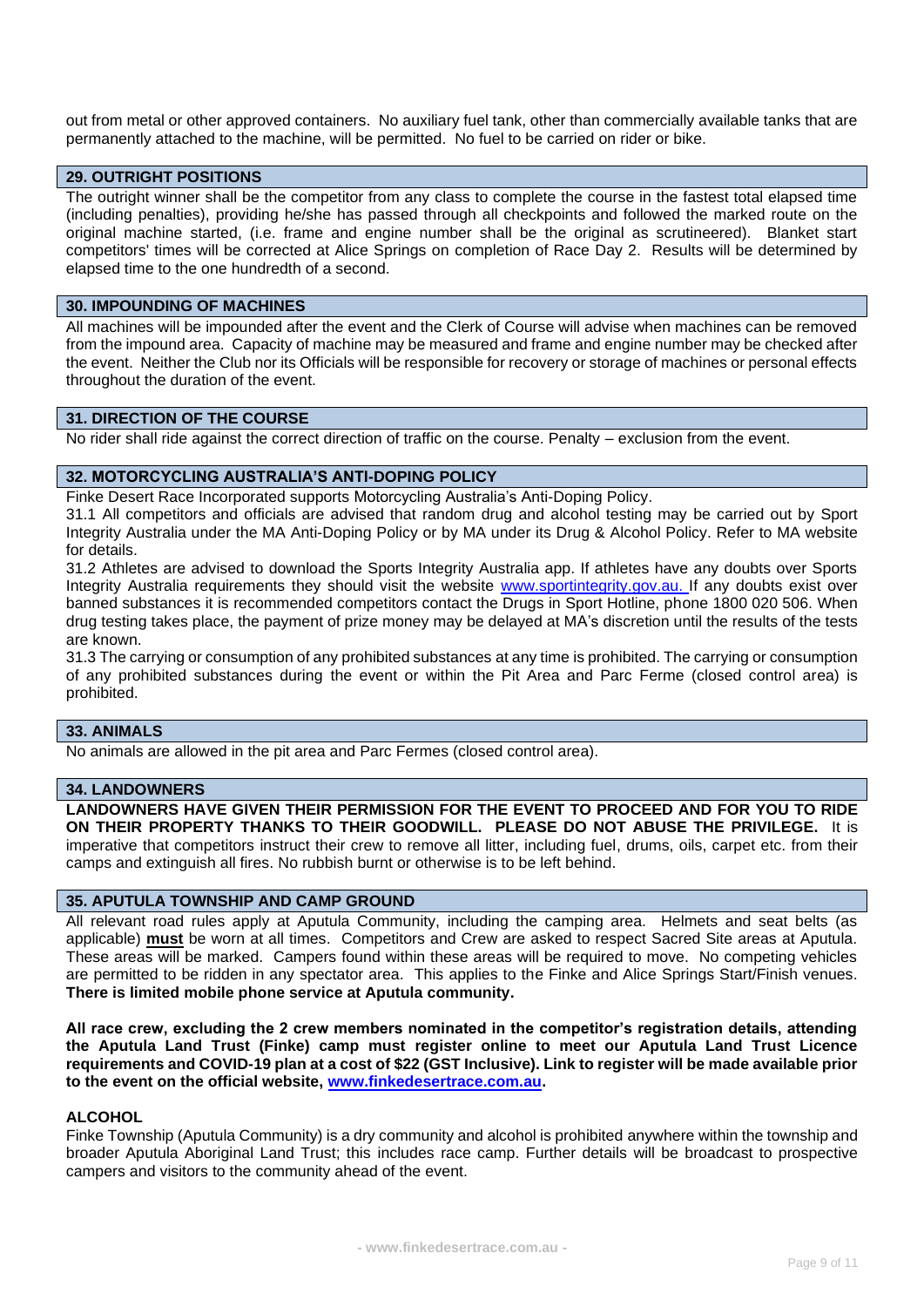# **NO ALOCHOL IS TO BE CONSUMED WITHIN THE APUTULA COMMUNITY INCLUDING THE CAMPING AREA**

#### **36. CODE OF BEHAVIOUR**

All competitors are to be conversant with MA's Motorcycle Sport Code of Conduct. Penalties will apply to any breach of this Code of Conduct. The code can be found within the MA Member Welfare Policy at [www.ma.org.au](http://www.ma.org.au/)

#### **37. INSURANCE**

National Personal Accident Insurance – as per MAIL's policy - provides basic cover for death and permanent disability.

It is strongly recommended that competitors give consideration to taking out additional insurance, including income protection insurance. As previously stated, Ambulance insurance is compulsory for all competitors.

It is strongly recommended that competitors give consideration to taking out additional insurance, including income protection insurance.

# **38. COMMERCIAL RIGHTS AND MEDIA**

#### *38.1 Merchandise*

The Finke Desert Race Club holds the exclusive Merchandising Rights for the event and no competitor crew member or anyone associated with a competitor is permitted to sell clothing or other items to the public. Failure to adhere to this instruction will result in the withdrawal of entry or other penalty as deemed appropriate by the committee. Entry into this event constitutes acceptance of this condition.

#### *38.2 Image Rights*

All persons participating in the Tatts Finke Desert Race acknowledge that by participating in the events, they authorise the organiser (Finke Desert Race Incorporated) and its legal agents to reproduce and represent, without any form of remuneration whatsoever, their names, voices, pictures, biography, and more generally their sporting participation in the context of the Tatts Finke Desert Race, and likewise the brand(s) of their bike/car parts and bike/car manufacturers and sponsors, in any form, on any existing or future medium, in any format, for any publicity to the public worldwide, for any use, including for advertising and/or commercial purposes.

#### *38.3 Use of the 'Finke Desert Race' logo by Competitors or Their Sponsors*

Finke Desert Race Incorporated holds the exclusive rights to use the 'Finke' branding. It is expressly forbidden to use the logo:

- On any submission to seek financial and/or institutional partners.
- On any press presentation material featuring the competitor or sponsor.
- On any video medium.
- It may not at any time be associated directly or indirectly with any commercial or institutional branding.
- It is strictly prohibited to sell or distribute products partly or wholly bearing the Finke branding.
- On the rider's apparel, helmet, and race vehicle.

#### *38.4 Media and Promotional Obligations*

All riders/crews participating in the 2022 Tatts Finke Desert Race undertake to make themselves available to participate upon request in:

- Any press conference during the Event,
- Any other media-related event prior to, during, and after the Event.

#### **39. GST**

The Goods and Services Tax affects the payments of prize money. If you do not provide an ABN or declare the sport is a hobby, the Promoter must withhold *49%* of prize money over \$75.00 which is otherwise payable to you. Please select one of the boxes on the entry and if appropriate, provide your ABN to ensure the full amount of prize money is paid to you.

| <b>40. AWARDS AND PRESENTATION NIGHT</b> |                              |
|------------------------------------------|------------------------------|
| Outright                                 | Class                        |
| 1st - \$10,000.00 plus trophy            | 1st - \$1,000.00 plus trophy |
| 2nd - \$5,000.00 plus trophy             | 2nd - \$700.00 plus trophy   |
| 3rd - \$2,500.00 plus trophy             | 3rd - \$500.00 plus trophy   |